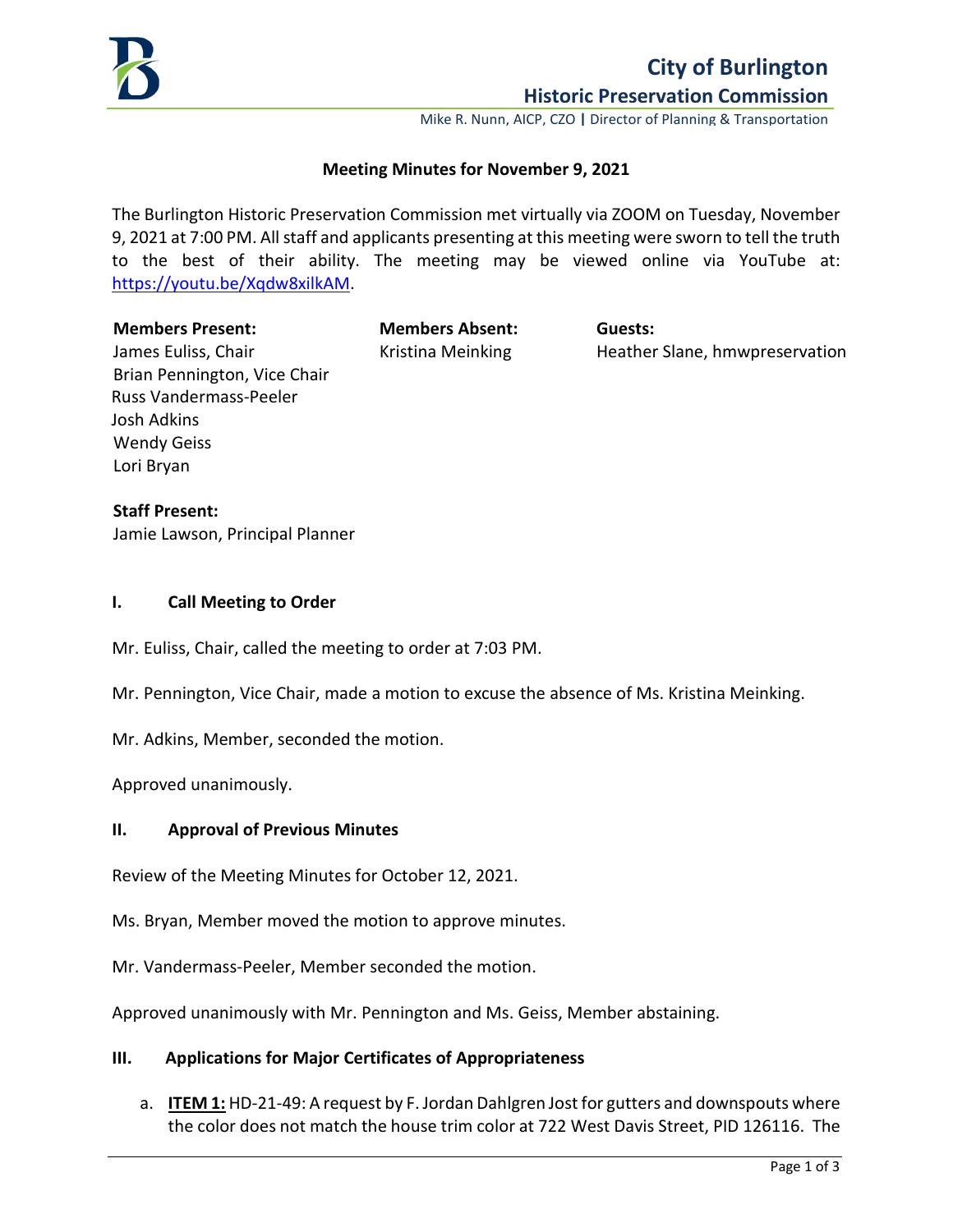property is located in the Medium Density Residential (MDR) and in the Local Historic Overlay (LHO) Zone District. The property is located in the Medium Density Residential (MDR) and within the Local Historic Overlay (LHO) Zone District.

Chair Euliss confirmed there were no conflicts of interest with this item.

Ms. Lawson, Principal Planner, provided a staff report of this item to the Commission and stated that staff recommends approval of the request.

Ms. Jost, Applicant, was sworn to tell the truth to the best of her ability.

Ms. Jost described the reasoning behind why she chose to paint the trim and gutters. In her opinion, the color emphasized the profile to the house, and compliments the other homes in the area. She researched other properties in the area, as well as out of state. She chose to add this detail versus painting the house. As part of the improvements, she was able to eliminate two downspouts and splash guards, and the black gutters and downspouts also complement the existing stair rails which are black.

Ms. Lawson indicated that staff received four letters of support on this item.

Ms. Lawson confirmed that no one present in the audience desired to speak on this item.

Mr. Euliss read the Findings of Fact into the record:

# **Findings of Fact:**

- C5-10. Built in gutters that are important to the architecture of the structure should be repaired rather than removed when they become deteriorated.
- C5-11. Gutters and downspouts should not conceal or interfere with architectural trim.
- C12-2. The placement of color should provide contrast between different materials, such as shingles and siding, and architectural elements, such as trim and soffits, if contrasting colors are appropriate to the style of the structure.

Mr. Pennington moved the motion to approve the Findings of Fact.

Mr. Vandermass-Peeler seconded the motion.

Approved unanimously.

Ms. Geiss moved the motion to approve the Application.

Mr. Pennington seconded the motion.

Approved unanimously.